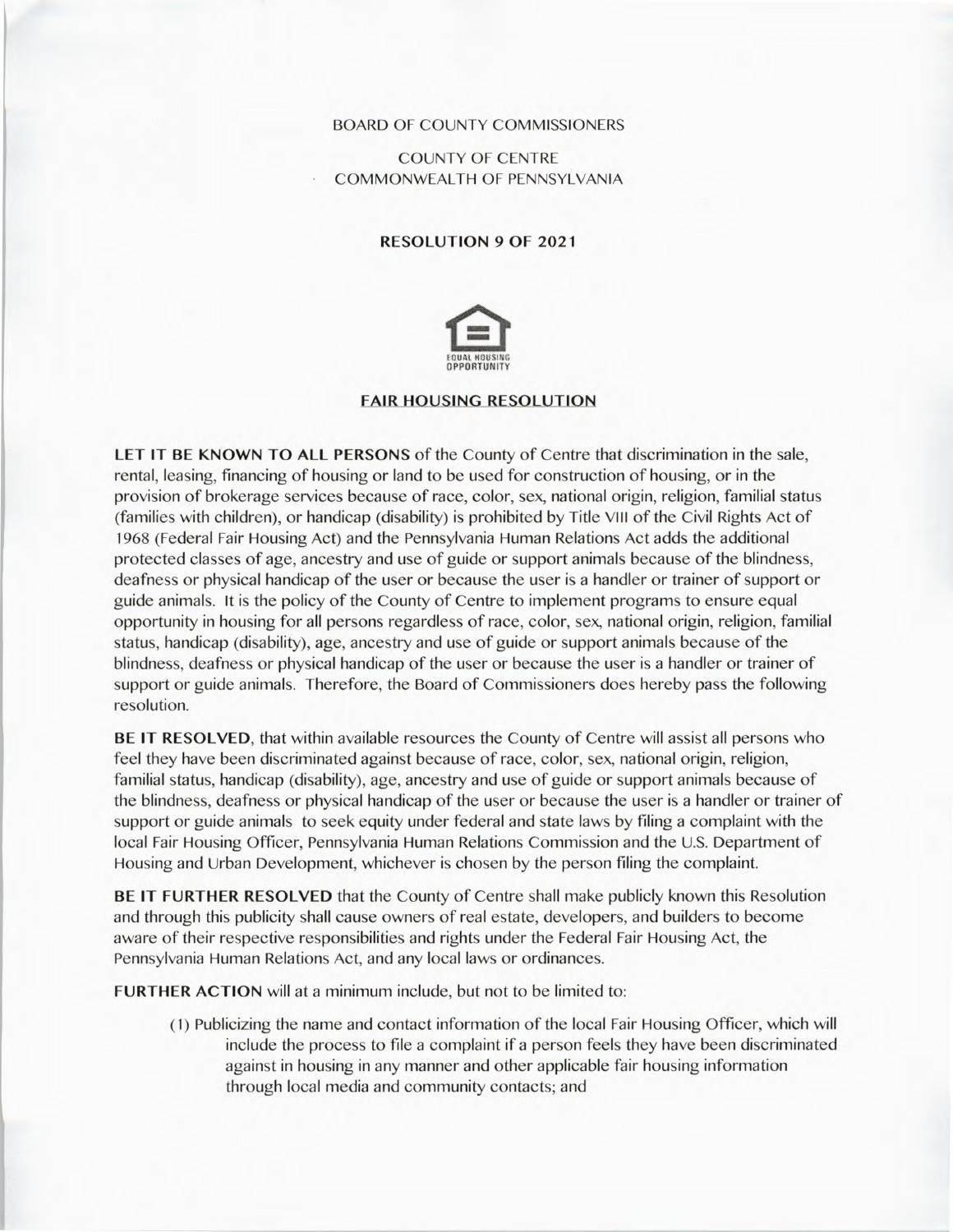- (2) Conduct at least one fair housing activity annually to better inform the public of their rights under the Fair Housing Act and Pennsylvania Human Relations Act; and
- (3) Use the fair housing logo on all materials dealing with housing programs such as but not limited to:
	- a. Public advertisements for vacancy or discussing the program
	- b. Applications for assistance
	- c. Contracts
	- d. County letters dealing with the federal programs

If you're a person with a disability and require a reasonable accommodation to be able to access any notification, please contact the Centre County Planning and Community Development Office, Room 340, Willowbank Office Building, 420 Holmes Street, Bellefonte, PA 16823, 814-355-6791, bbarndt@centrecountypa.gov, www.centrecounty.pa.gov.

Если вы человек с ограниченными возможностями и вам требуется разумное приспособление для доступа к любому уведомлению, обратитесь в Управление по планированию и развитию сообщества округа Центр, комната 340, офисное здание Willowbank, 420 Holmes Street, Bellefonte, PA 16823, 814 -355-6791, bbarndt@centrecountypa.gov, www.centrecounty.pa.gov. 如果您是残障人士并且需要合理的便利才能获得任何通知,请联系中心县规划和社区发展办公室

Room 340, Willowbank Office Building, 420 Holmes Street, Bellefonte, PA 16823, 814-355-6791, bbarndt@centrecountypa.gov, www.centrecounty.pa.gov.

Wenn Sie eine Person mit einer Behinderung sind und eine angemessene Vorkehrung benötigen, um auf Benachrichtigungen zugreifen zu können, wenden Sie sich bitte an das Centre County Planning and Community Development Office, Room 340, Willowbank Office Building, 420 Holmes Street, Bellefonte, PA 16823, 814-355-6791, bbarndt@centrecountypa.gov, www.centrecounty.pa.gov.

if you have Limited English Proficiency and require a document translation of any notification, please contact the Centre County Planning and Community Development Office, Room 340, Willowbank Office Building, 420 Holmes Street, Bellefonte, PA 16823, 814-355-6791, bbarndt@centrecountypa.gov, www.centrecounty.pa.gov.

Если у вас ограниченный уровень владения английским языком и вам требуется перевод документов для любого уведомления, обратитесь в Управление по планированию и развитию сообщества округа Центр, комната 340, офисное здание Willowbank, 420 Holmes Street, Bellefonte, PA 16823, 814-355-6791, bbarndt@centrecountypa.gov, www.centrecounty.pa.gov.

如果您的英语水平有限并需要任何通知的文件翻译,请联系中心县规划和社区发展办公室, Room 340, Willowbank Office Building, 420 Holmes Street, Bellefonte, PA 16823, 814-355-6791, bbarndt@ centercountypa.gov, www.centrecounty.pa.gov.